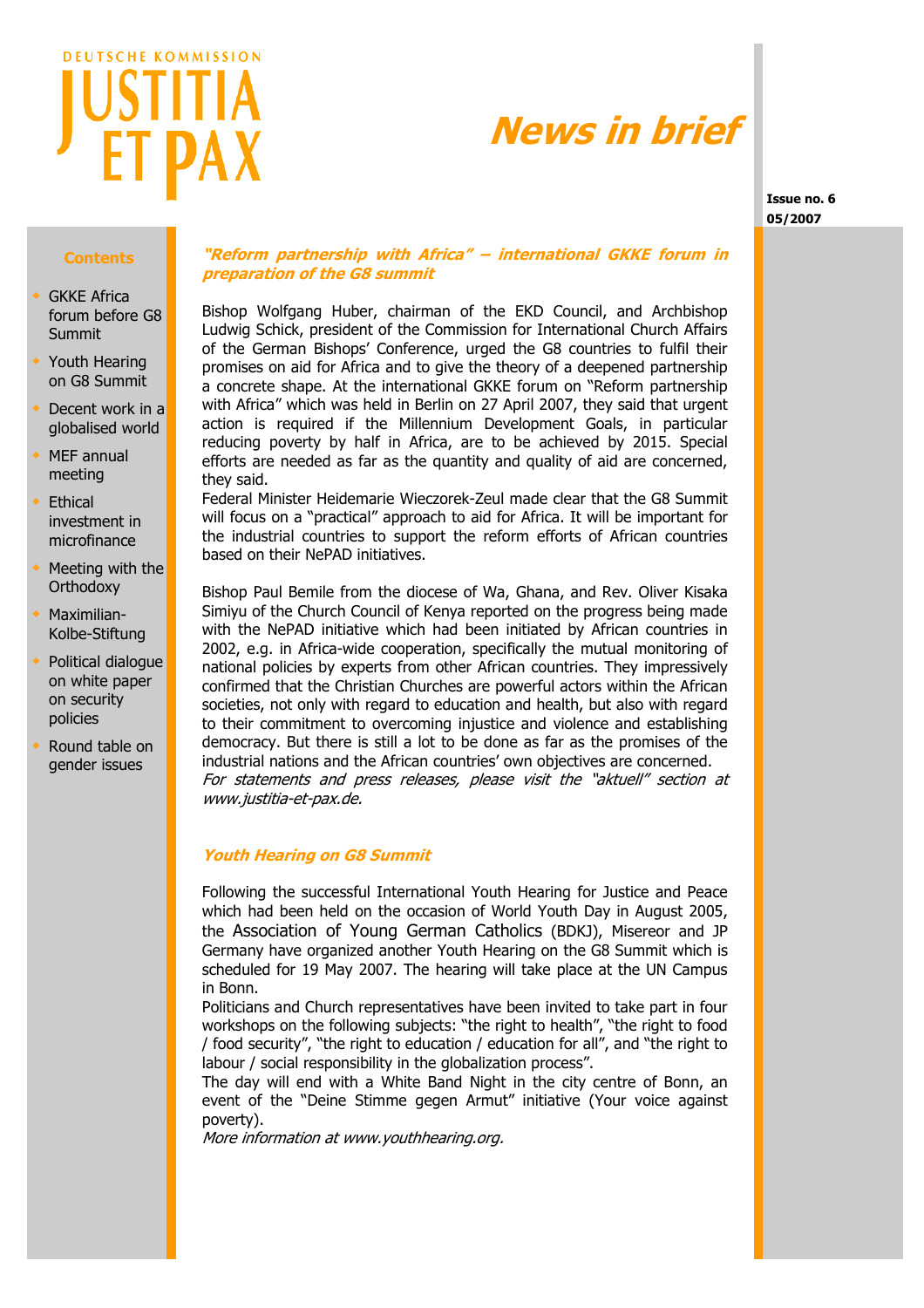#### **"Decent work in a globalised world"**

JP Germany and the Federation of German Trade Unions (DGB) published a guide on "Decent work in a globalised world" on 1 May 2007. "The risk of exploitation is inherent in the globalisation of markets until worldwide standards for labour protection are agreed, such as the core labour standards demanded by the International Labour Organisation (ILO)," said Bishop Dr. Reinhard Marx in a joint press release.

For the press release and guide, please visit the "Presse" section at www.justitia-et-pax.de.

# **JP Germany in dialogue with trade unions**

In a meeting on 19 March 2007, the German Commission for Justice and Peace and specialised trade unions discussed the problems relating to the employment of foreign seasonal and skilled workers as well as initiatives and approaches of the Church to support workers in precarious employment in Germany. The ground was prepared for a cooperation between the delegate for Polish language ministry in Germany and the IG Bau, NGG and ver.di trade unions, which will initially focus on the exchange of information.

# **Meeting of the diocesan committees on "mission, development, peace" (MEF) and delegates for international Church affairs**

The annual MEF meeting 2007 was held at Bistumshaus Speyer from 22 to 24 February. A main discussion topic was "Agricultural trade as a test case for fair world trade conditions". The diocesan activities with regard to fair trade were explored and reviewed in a conversation with Prof. Wallacher. It was emphasised that it is urgently necessary to combine conceptual and political lobbying at national level with far-reaching awareness-building initiatives in the dioceses. The participants also talked about the mandate of the diocesan departments for international Church affairs with regard to development politics and about the activities of JP Germany in the field of informal economy and precarious employment.

#### **General Secretaries of European JP Commissions meet in Verdun**

The annual meeting of General Secretaries took place in Verdun from 16 to 18 March 2007. They reviewed the recent concerted action on the ratification of the Convention on Migrant Workers and prepared the next concerted action on issues of poverty alleviation. The General Secretaries visited the former battlefields of Verdun and celebrated the holy eucharist at the chapel at the site.

#### **Workshop on "Ethical investment in microfinance"**

The workshop on ethical investment with a particular focus on microfinance was jointly organised by JP Germany and EDP e.V. The participants discussed the field of tension between economy, ethics and development. A ZdK working group is preparing a statement on ethical investment with a special emphasis on microfinance. Taking into account this working process, the workshop held on 18 April 2007 brought together representatives of the Catholic Church, financial institutions of the Church, diocesan financial experts, selected EDP participants and experts from rating agencies etc.

"The Church is called to clearly evaluate the economic, social and ecological consequences of financial investments and to make this an issue, also when its own funds are concerned," said Benno Wagner, the vice managing director of the Association of German Dioceses (VDD). The principle of ethical investment can help to refine the sense of responsibility in the world of finance.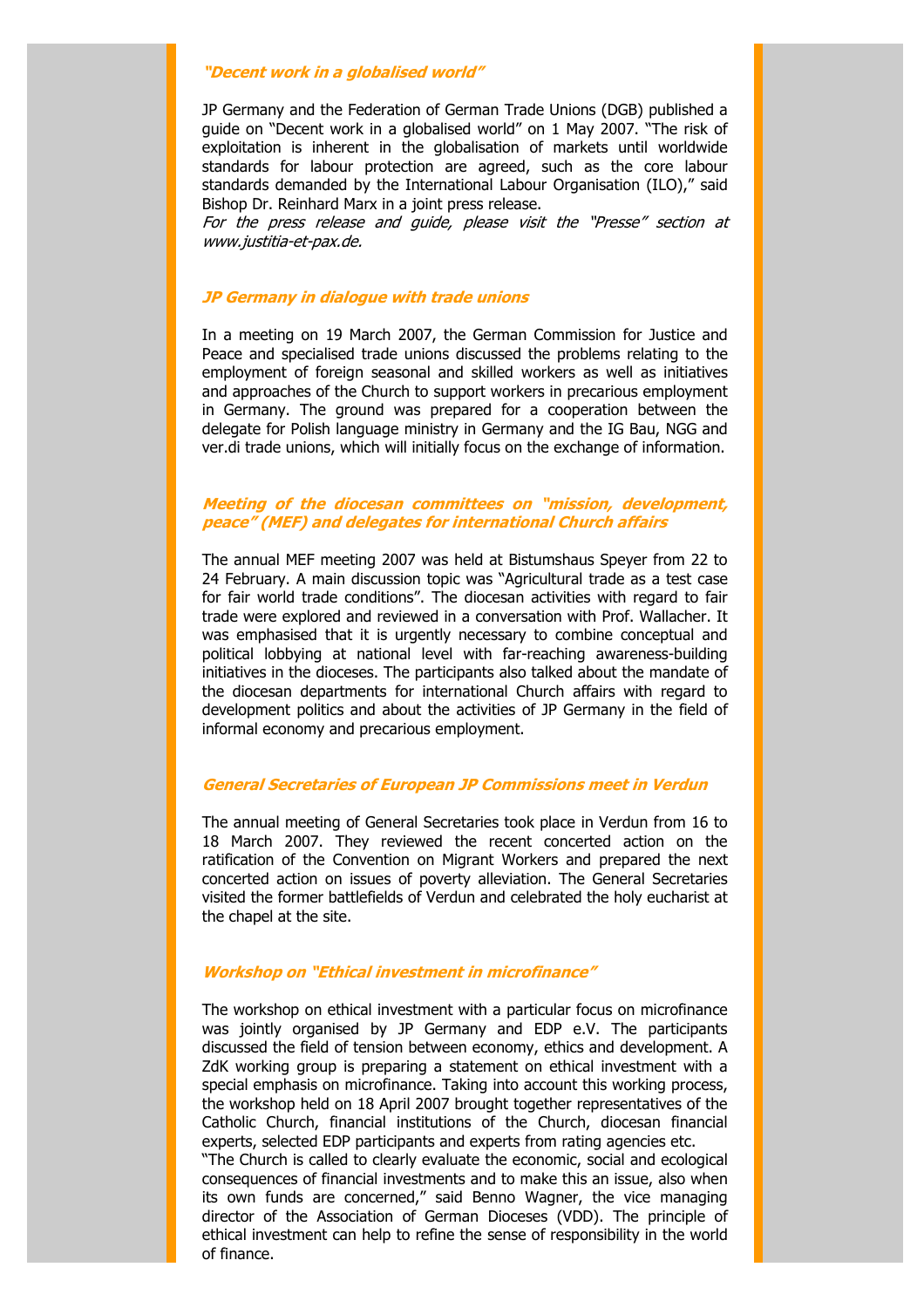Programme and list of participants in the "aktuell" section at www.justitiaet-pax.de.

#### **Meeting with MPs on agricultural trade**

JP Germany continued a series of discussions with the German farmers' union and politicians. The most recent meeting was held in Berlin on 7 March 2007 and was attended by representatives of the German parliamentary committees on Economic Cooperation and Development and on Food, Agriculture and Consumer Protection. The chairpersons of the two committees and altogether seven MPs of all parties welcomed this initiative. The discussions focussed on the subjects of climate change, energy production in connection with new approaches to multifunctional agriculture, and qualified access to markets to ensure food security and food autonomy. It is considered to organize an exposure and dialogue programme on the subject of agricultural trade.

#### **Meeting with the Orthodoxy**

In preparation for the Third European Ecumenical Assembly (EEA3) in Sibiu, JP Germany talked with representatives of the Orthodoxy about their socioethical perspectives and explored opportunities to develop common perspectives with regard to Sibiu. In a study session at the Commission's spring meeting on 30 March 2007, Prof. Dr. Athanasios Vletsis of the institute of Orthodox Theology at LMU München explained that the development of the Orthodox Churches has always been closely connected with the particular state and national histories. "Exploring the historical contexts is key to understanding Orthodox theology and social teaching and to understanding the relationship of State and Church," said Prof. Stobbe and Dr. Oeldemann.

The preparations for Sibiu are under way. The outcome of EEA3 will be different from those of EEA1 in Basle and of EEA2 in Graz. The participants agreed that the assembly in Sibiu involves particular opportunities for the dialogue with Eastern Europe and the Orthodoxy.

#### **Maximilian-Kolbe-Stiftung**

After thorough consultations, the German Bishops' Conference decided to support the establishment of Maximilian-Kolbe-Stiftung. To this end, the unused funds from the Church's forced labourers compensation fund will be transferred to the newly established foundation. Maximilian-Kolbe-Stiftung is to promote the reconciliation programmes of the Church by developing and strengthening innovative projects. With this decision, the German bishops took up a recommendation, which has long been brought forward by the German Commission for Justice and Peace.

#### **Political dialogue on white paper on security policies**

The German Commission for Justice and Peace and the Bishopric of the Forces will host a political dialogue meeting at Katholische Akademie Berlin on 24 May 2007 which will deal with the "2006 white paper on the German security policy and the future of the German army", published by the German government in October 2006.

## **Round table on gender issues**

The round table on gender issues will take place at Katholische Akademie Berlin on 15 May focusing on the subject of "Dealing with a violenceburdened past – What is the use of the gender perspective?". The meeting is designed to encourage a dialogue between various milieus, which